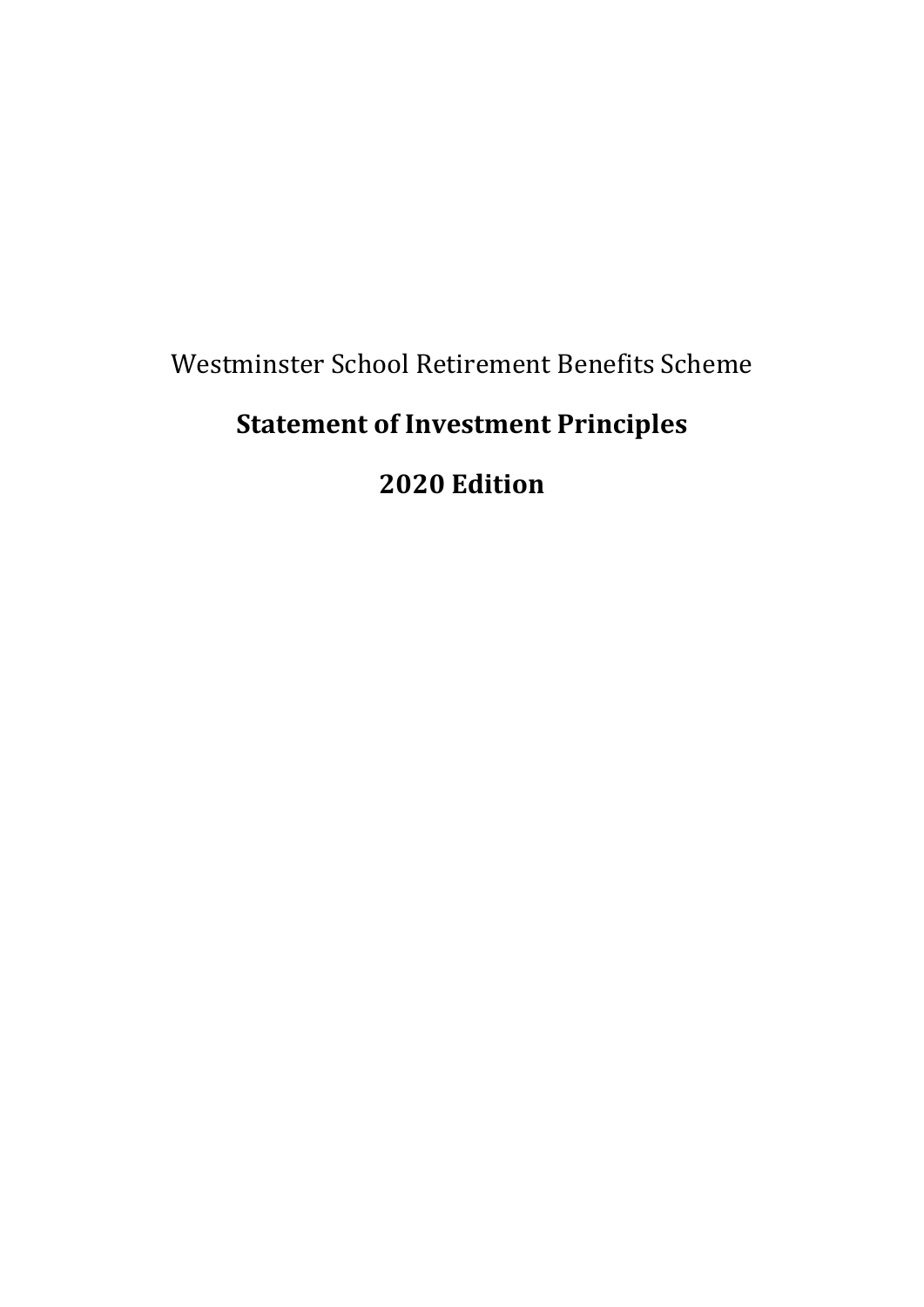## **CONTENTS**

|                |                                                            |  | Page |
|----------------|------------------------------------------------------------|--|------|
| 1.             |                                                            |  |      |
| 2.             |                                                            |  |      |
| 3 <sub>1</sub> |                                                            |  |      |
|                | 3.1                                                        |  |      |
|                | 3.2                                                        |  |      |
| 4.             |                                                            |  |      |
| 5.             |                                                            |  |      |
| 6.             |                                                            |  |      |
|                | 6.1                                                        |  |      |
|                | 6.2                                                        |  |      |
|                | 6.3                                                        |  |      |
|                | 6.4                                                        |  |      |
|                | 6.5                                                        |  |      |
|                | 6.6                                                        |  |      |
|                | 6.7                                                        |  |      |
| 7.             |                                                            |  |      |
|                | 7.1                                                        |  |      |
|                | 7.2                                                        |  |      |
| 8.             |                                                            |  |      |
| 9.             | Compliance with the Statutory Funding Objective ("SFO") 18 |  |      |
|                |                                                            |  |      |
|                |                                                            |  |      |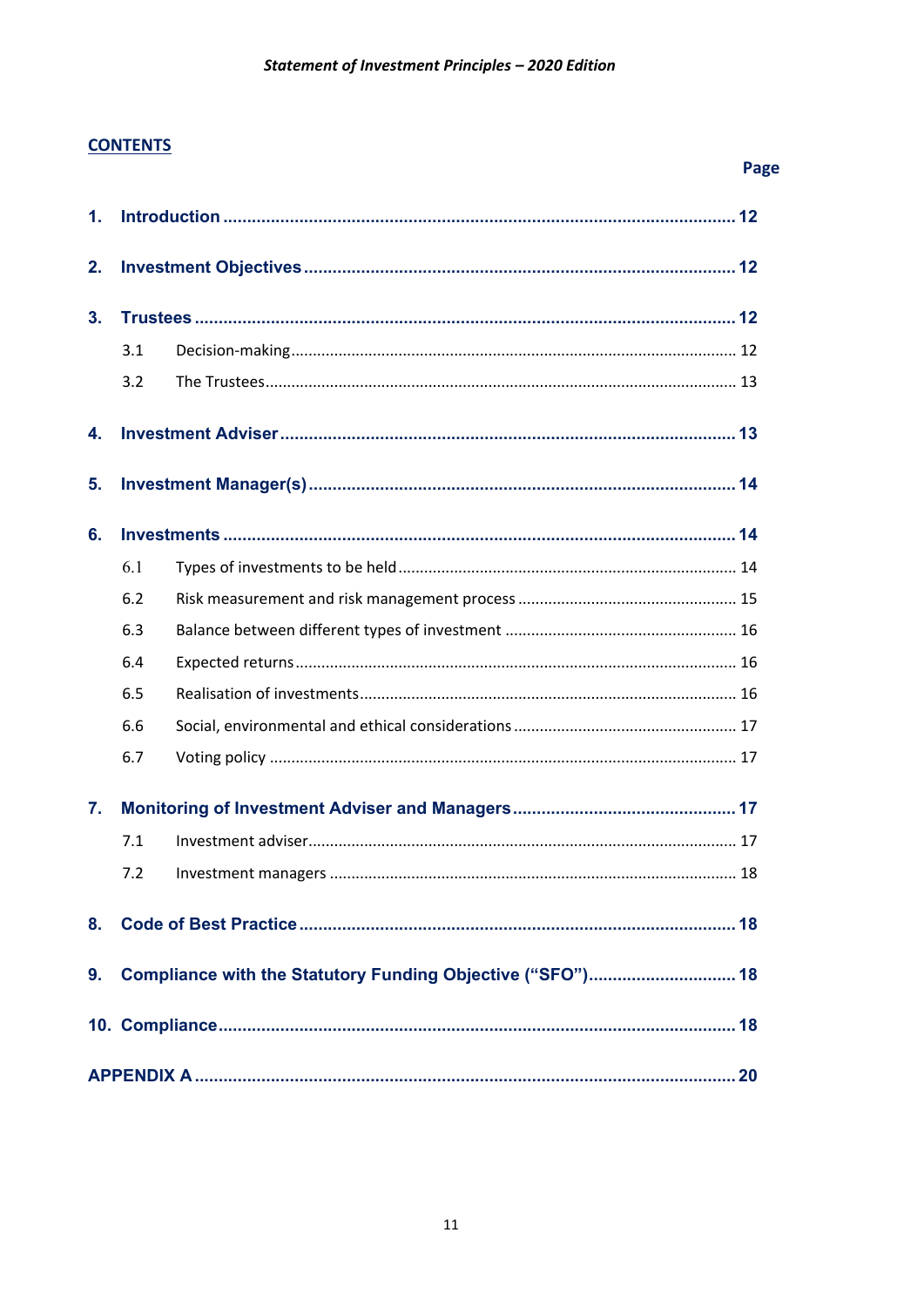# **Westminster School Retirement Benefits Scheme**

## **Statement of Investment Principles**

## **2020 Edition**

# <span id="page-2-0"></span>**1. Introduction**

This Statement of Investment Principles ("the Statement") has been prepared by the Trustees of the Westminster School Retirement Benefits Scheme ("the Scheme") in accordance with Section 35 of the Pensions Act 1995, as amended by the Occupational Pension Schemes (Investment) Regulations 2005, the Occupational Pension Schemes (Investment and Disclosure) (Amendment) Regulations 2019 and any subsequent additional requirements.

This document outlines the principles governing the investment policy of the Scheme and the activities undertaken by the Trustees to ensure the effective implementation of these principles. This Statement also details the Trustees' compliance with the Myners Code of Best Practice (see Appendix A).

In preparing this Statement, the Trustees have obtained and considered written advice from an appropriately qualified individual and consulted with the Sponsoring Employer, Westminster School ("the School"). The advice and consultation process considered the suitability of the Trustees' investment policy for the Scheme.

# <span id="page-2-1"></span>**2. Investment Objectives**

The investment objectives of the Scheme are to achieve an overall rate of return that will aim to ensure:

- sufficient resources are available to meet all liabilities as they fall due; and
- investment returns are maximised at an acceptable level of risk.

The Trustees consider that the investment objectives and the resultant investment strategy are consistent with the actuarial valuation methodology and assumptions used by the Scheme Actuary.

## <span id="page-2-2"></span>**3. Trustees**

## <span id="page-2-3"></span>**3.1 Decision-making**

The Trustees of the Scheme take investment decisions as a complete body rather than a formal investment sub-committee, although sub-committees may be formed from time-to-time to examine specific issues.

This more straightforward approach recognises the importance of investment strategy and the input that each Trustee can and may wish to make in the formulation of the Scheme's investment policy.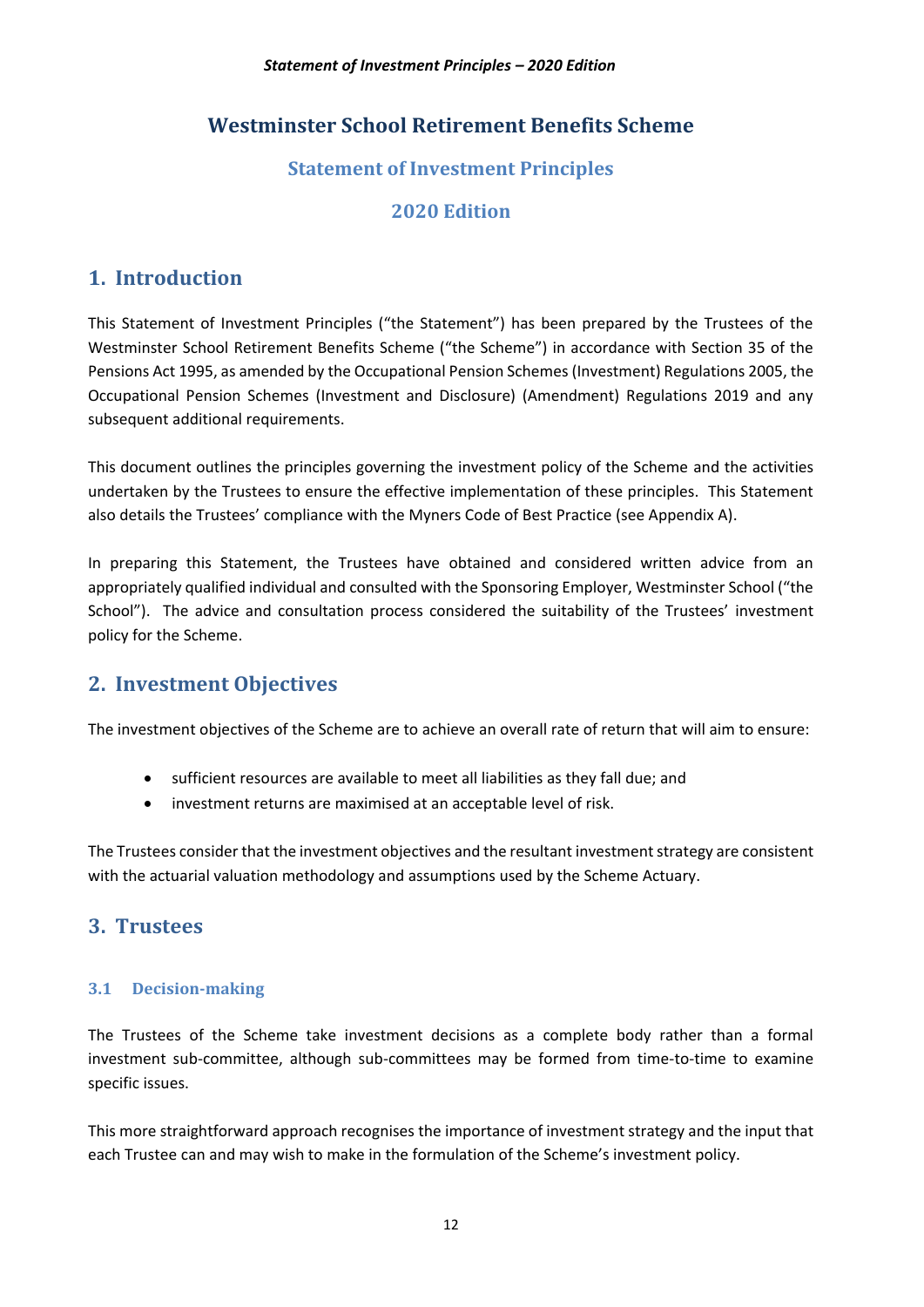#### *Statement of Investment Principles – 2020 Edition*

The duties of the Trustees include, but are not limited to, the following tasks:

- the ongoing approval of the content of this Statement;
- the appointment and regular review of the investment provider(s) and investment adviser(s);
- the assessment and regular review of the performance of the current investments of the Scheme and such other investments that the Trustees may decide to hold in future;
- the assessment and regular review of all financially material (including Environmental, Social and Governance) risks associated with the investment of scheme assets;
- the extent to which non-financial matters are taken into account;
- the assessment of the Scheme's risk, including the investment provider, currently Aviva Life & Pensions UK Limited, who manage the With Profits Fund in which the Scheme invests; and
- the compliance of the investment arrangements with those principles set out within this Statement.
- the assessment and regular review of the financial strength and well-being of the Sponsor of the Scheme;
- the setting and regular review of the investment parameters within which the investment managers operate;
- the review of the engagement and voting activities of the investment managers; and
- the compliance of the investment arrangements with those principles set out within the Statement.

The Trustees formally review the content of this Statement following any significant change in investment policy or on not less than a triennial basis.

## <span id="page-3-0"></span>**3.2 The Trustees**

The Trustees of the Scheme are Capital Cranfield Pension Trustees Ltd (represented by Jacqueline Woods), Lesley Batty and Christopher Foster. The Board of Trustees has been appropriately constituted, in accordance with current legislation.

# <span id="page-3-1"></span>**4. Investment Adviser**

The Trustees have appointed Gemmell Financial Services Limited ("Gemmells") as independent investment advisers to the Scheme. Gemmells provide advice as and when the Trustees request it. Gemmells are primarily remunerated on a fixed-fee basis. Estimates of the likely cost of any additional work to be undertaken are provided to the Trustees before the work commences.

The Trustees' investment advisers are authorised and regulated by the Financial Conduct Authority ("FCA").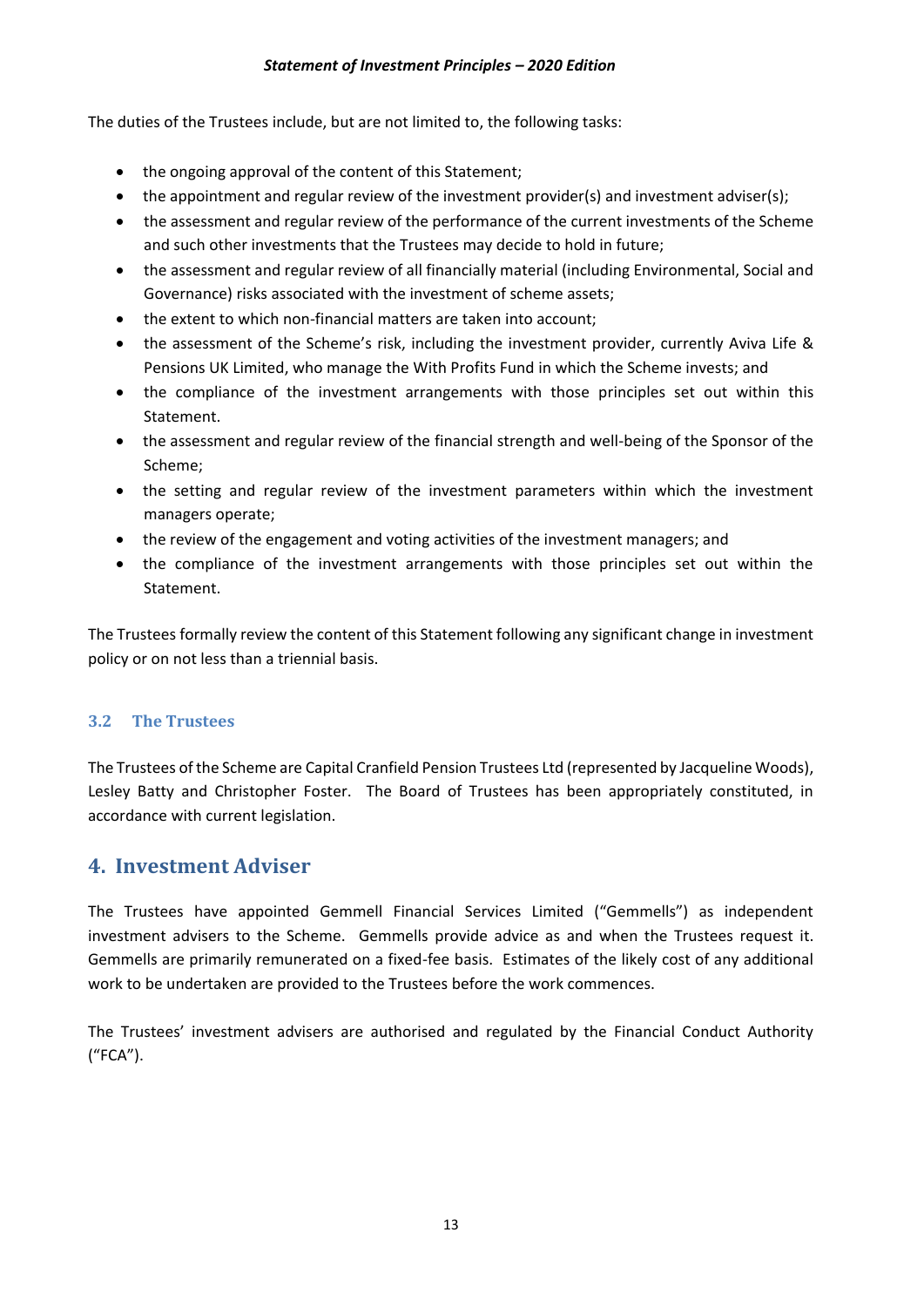# <span id="page-4-0"></span>**5. Investment Manager(s)**

The Trustees invest in the With Profits DA77 contract provided by Aviva Life & Pensions UK Limited (the "Fund"), which has the objective of providing capital growth over the medium to long term, whilst smoothing out fluctuations in investment markets.

The Scheme's investments sit within the Aviva Life & Pensions UK Limited FPLAL With-Profit Sub-Fund and share in the regular distribution of the profits of Aviva Life & Pensions UK Limited through the addition of regular bonuses, though they are not eligible for final (or "terminal") bonuses. Decisions over asset allocation, as well as the investment returns (bonuses) granted, which are smoothed over time, are at the full discretion of Aviva Life & Pensions UK Limited.

The underlying investments held by the Aviva Life & Pensions UK Limited FPLAL With-Profits Sub-Fund are subject to guidelines issued by the Executive Investment Committee of Aviva Life & Pensions UK Limited. The investment managers are properly regulated by the FCA in the conduct of their investment business.

The governance of the With Profits Fund is managed in accordance with Aviva Life & Pensions UK Limited's Principles and Practices of Financial Management ("PPFM"), which includes the approach to setting bonus rates, investment policy and the assessment of underlying business risks.

The Executive Investment Committee of Aviva Life & Pensions UK Limited meets on a regular basis, usually monthly, to review the investment strategy. They also meet when required by events, such as major changes in market values.

Investment management and other running expenses, such as the costs of selling and buying assets, are not explicitly disclosed by Aviva Life & Pensions UK Limited. Such expenses are deducted from underlying asset returns before determining declared bonuses.

The Trustees also pay separate ongoing expenses for administration and professional services provided to them by Aviva Life & Pensions UK Limited.

# <span id="page-4-1"></span>**6. Investments**

## <span id="page-4-2"></span>**6.1 Types of investments to be held**

The Trustees, by investing in the With Profits DA77 contract with Aviva Life & Pensions UK Limited, utilise the following underlying asset classes in order to enable them to meet the investment objectives of the Scheme:

- UK Equities;
- Overseas Equities;
- Government Bonds;
- UK Fixed Interest Securities;
- Overseas Fixed Interest Securities;
- Property; and
- Cash.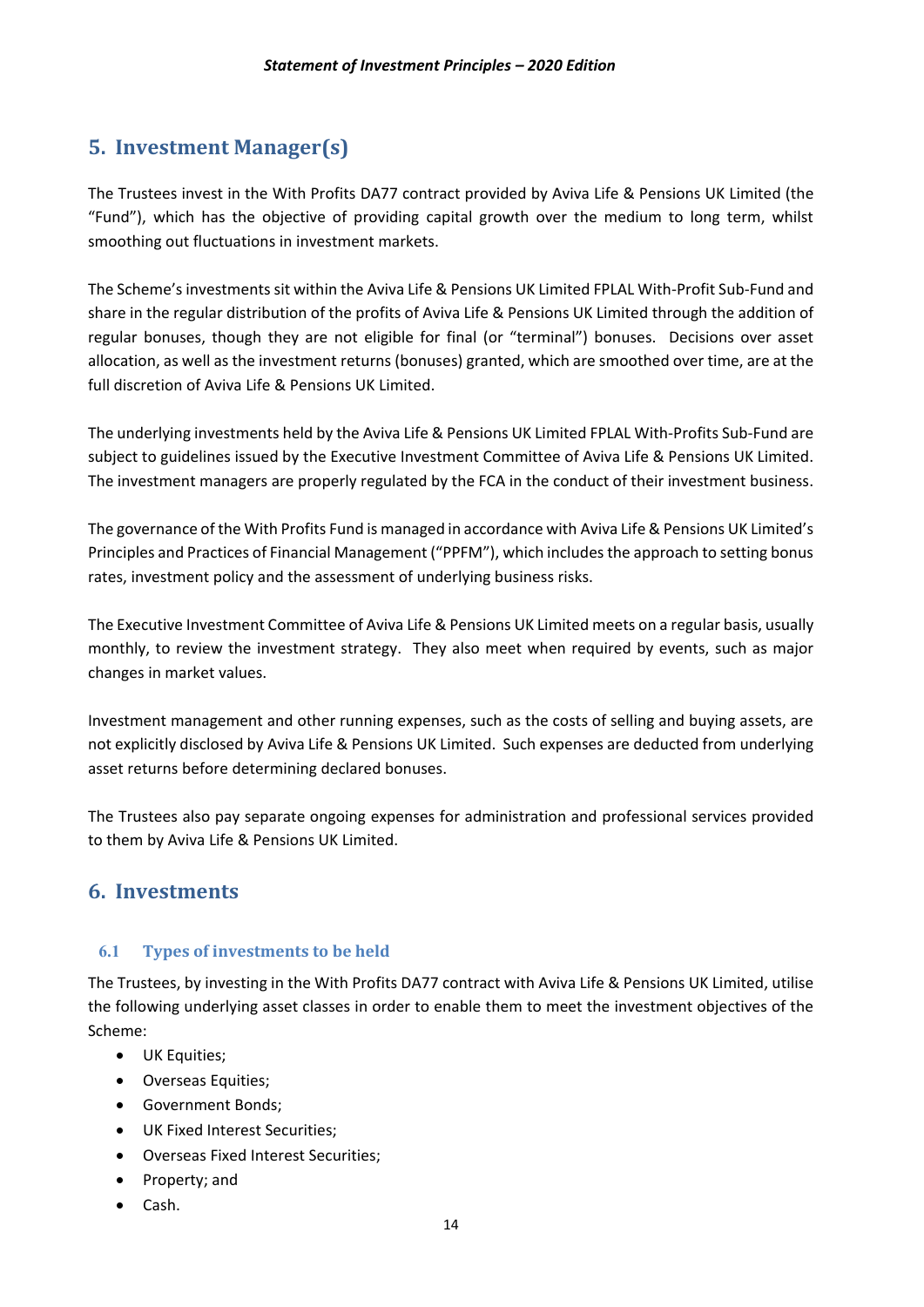Derivatives are also used by Aviva Life & Pensions UK Limited for permitted purposes, such as the reduction of risk. There are no specific monetary limits on total exposure to derivatives, reflecting Aviva Life & Pensions UK Limited's view that strict conditions on the use of derivatives and limits on individual counterparties are sufficient to control the risks of these investments.

If it is viewed necessary, the Trustees will also consider other investment vehicles and asset classes when deciding upon the different types of investment that are suitable for meeting the objectives of the Scheme.

## <span id="page-5-0"></span>**6.2 Risk measurement and risk management process**

The Trustees, in preparing their Statement of Investment Principles, have had regard to both written investment advice as well as other relevant factors, in particular the three pillars underpinning trustee decision making and risk management, covering:

- Funding Strategy
- Investment Strategy; and
- Strength of the Sponsoring Employer's Covenant

The Trustees consider the strength of the sponsoring employer, Westminster School, to be financially strong. This provides comfort that any underperformance of the Scheme's assets relative to changes in the Scheme's liabilities, could be met by the School.

The Trustees will, in the normal course of events, review their investment strategy as and when further Actuarial Valuation results become available.

The Trustees, by investing in the With Profits DA77 contract provided by Aviva Life & Pensions UK Limited, hold a diversified portfolio of assets, in terms of both asset classes and also in having different investment holdings across each class.

The Trustees have considered the following risks, which influence the investment approach:

- the risk of deterioration in the Scheme's funding level over the long-term;
- the risk of a shortfall of assets relative to the Pension Protection Fund liabilities;
- the risk of the employer being unable to support the Scheme;
- the risk that the With Profits DA77 contract provided by Aviva Life & Pensions UK Limited will not achieve the rate of return expected by the Trustees;
- the risk that Aviva Life & Pensions UK Limited do not take appropriate action to reduce financially material (including ESG) risks;
- the risk that the investment return will not be sufficient to keep pace with the growth in the accrued liabilities and, in particular, price and salary inflation; and
- the risk of mismatching the profile of the assets with the liabilities.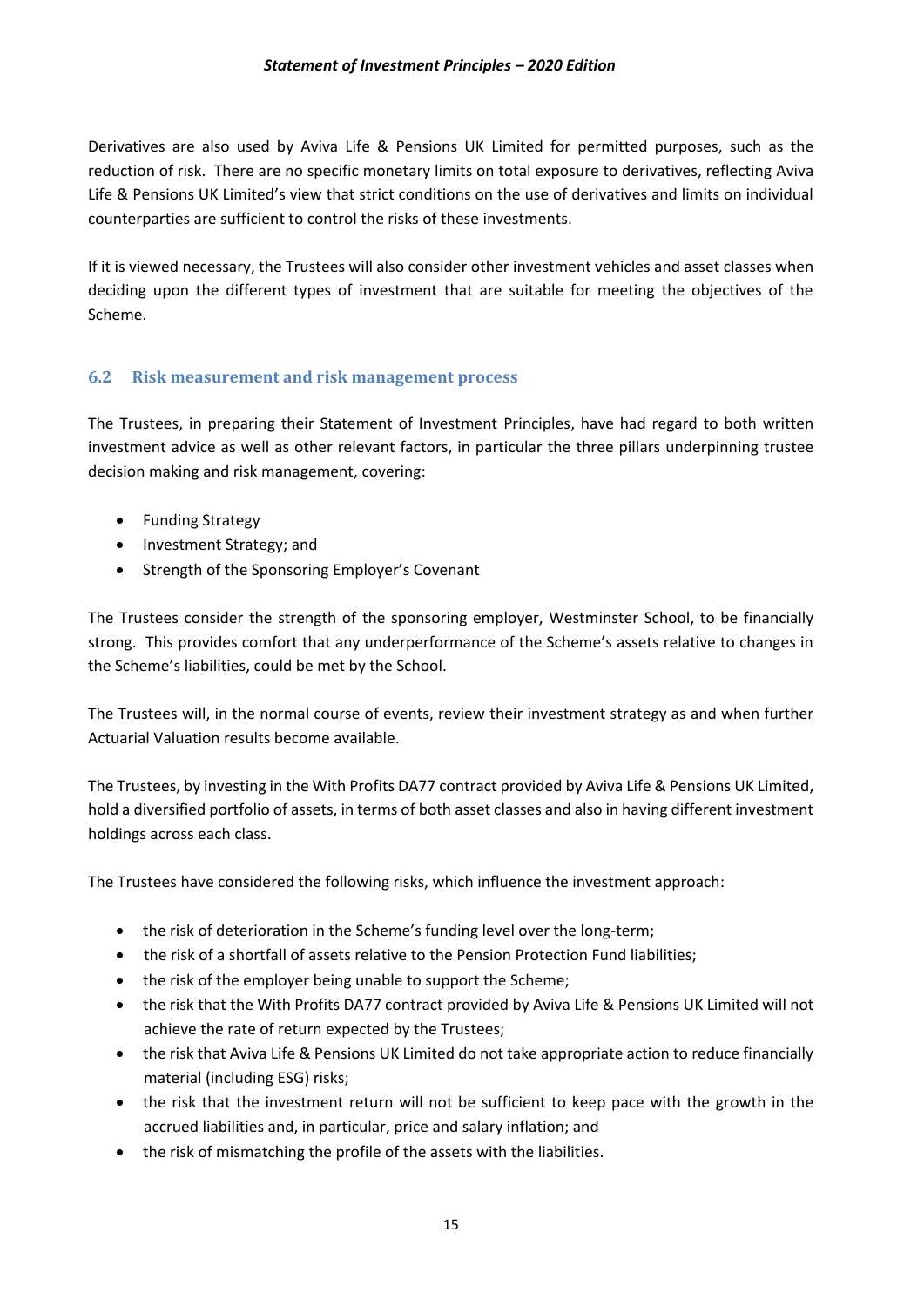## <span id="page-6-0"></span>**6.3 Balance between different types of investment**

The Trustees, by investing in the Aviva FPLAL With-Profits Sub-Fund Fund, have delegated to Aviva Life & Pensions UK Limited discretion over the day-to-day management of the Scheme's funds, including asset allocation and stock selection. This asset allocation policy is set and regularly reviewed by Aviva Life & Pensions UK Limited, and aims to maximise the investment returns consistent with:

- minimising the risk of insolvency to the With Profits Fund;
- the levels of policy guarantees; and
- Aviva Life & Pensions UK Limited's views on the expected short-term performance of different asset classes.

The majority of the Scheme's non-insured liabilities are in respect of active members and former members with deferred benefits. This means that the investment time horizon, until these members retire, is more than ten years.

## <span id="page-6-1"></span>**6.4 Expected returns**

The Trustees are aware of the long-term performance characteristics of various asset classes in terms of their expected returns and the volatility of those returns.

Notwithstanding the inherent volatility of different investment classes, the Trustees' investment in the With Profits DA77 contract provides a guarantee from Aviva Life & Pensions UK Limited that the underlying asset value of the fund will not fall while contributions continue to be paid to the policy (other than to meet any required expenses and disinvestments).

Also, the regular bonuses that are allocated are smoothed over time, so do not normally reflect the underlying actual investment performance over a particular period.

Overall, the absolute return achieved by the assets is expected to exceed the return required to fund the Scheme's liabilities over the medium to long-term, as assumed in the ongoing actuarial valuation.

## <span id="page-6-2"></span>**6.5 Realisation of investments**

The majority of the underlying assets, held in the With Profits Fund with Aviva Life & Pensions UK Limited, are invested in quoted markets and are readily realisable.

The Trustees regularly monitor the cash flow position of the Scheme and the expected development of the Scheme's liabilities, as appropriate.

Aviva Life & Pensions UK Limited is able to arrange the sale of units held in the With Profits Fund on request by the Trustees. Given the size of the With-Profits Fund is substantial, the Trustees do not anticipate any liquidity issues associated with such disinvestments.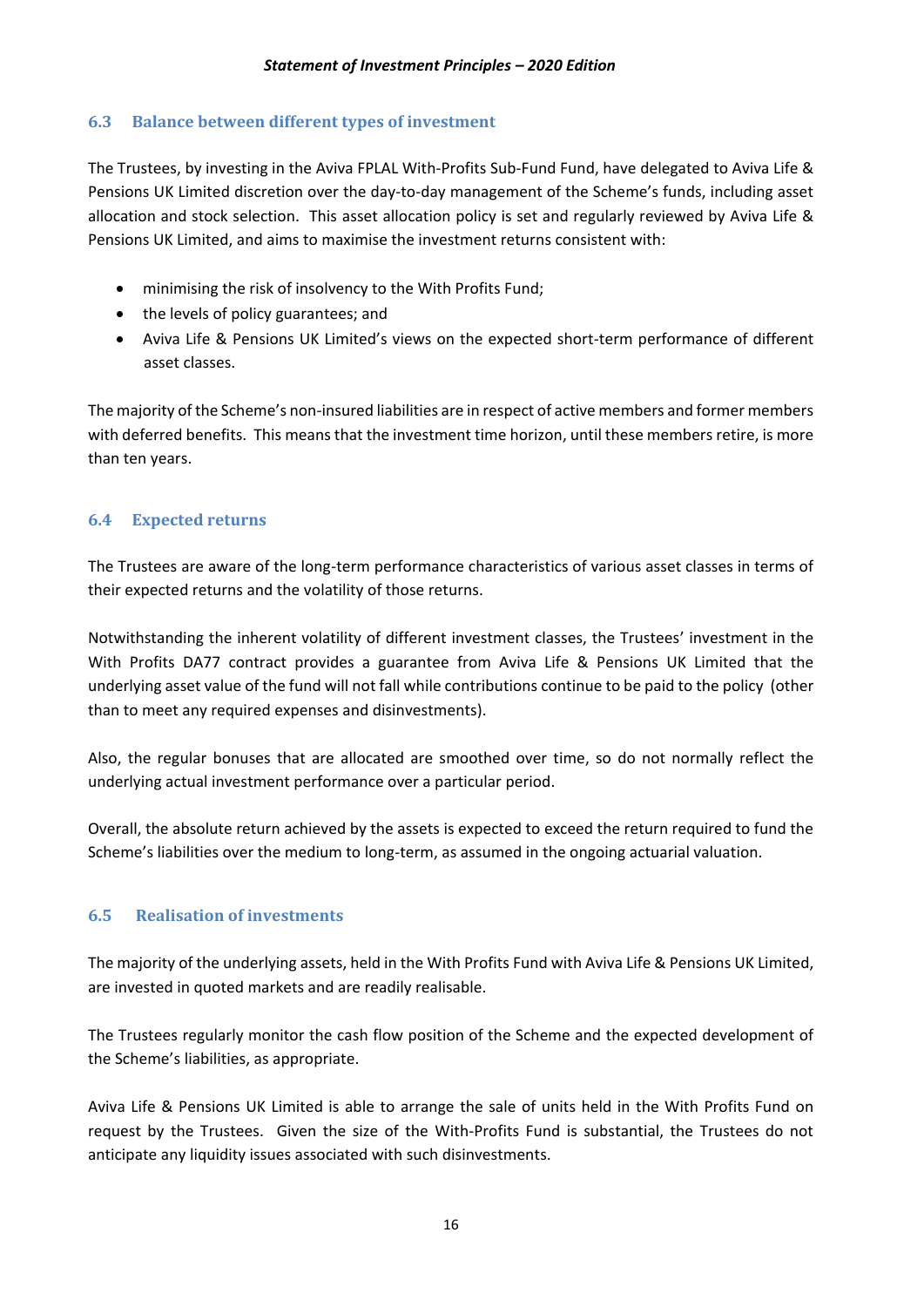#### <span id="page-7-0"></span>**6.6 Social, environmental and ethical considerations**

The Trustees are aware of Aviva Life & Pension UK Limited's attitude to social, environmental and ethical factors with respect to their selection of investments through its Principles and Practices of Financial Management ("PPFM").

The Trustees are aware of the financially material risks that might affect the Scheme but has not adopted a formal and specific policy on how these should be managed. However, the Trustees are satisfied that Aviva Life & Pensions UK Limited are taking a responsible approach, consistent with the long-term financial interests of the Scheme and its members.

In endeavouring to invest for the best financial interests of the beneficiaries, the Trustees have elected to invest in a With Profits Fund. Under such an arrangement, the investment strategy is determined by the Executive Investment Committee of Aviva Life & Pensions UK Limited. This means that the Trustees cannot directly influence the social, environmental or ethical policies and practices of the investment managers of the With Profits Fund.

The Trustees review the investment manager policies and their implementation on at least an annual basis and has therefore decided not to impose any additional social, environmental or ethical guidelines on Aviva Life & Pensions UK Limited at the current time.

#### <span id="page-7-1"></span>**6.7 Voting policy**

The Trustees have concluded that the decision on how to exercise voting rights should be left with Aviva Life & Pensions UK Limited, who will exercise these rights in accordance with their respective published corporate governance policies. These policies are provided to the Trustees from time-to-time and take into account the financial interests of the shareholders, which should ultimately be to the Scheme's advantage.

These policies are reviewed by the Trustee at least annually to ensure they continue to follow the Trustee's beliefs.

The Trustees also receives and reviews, on an annual basis, reports on the voting actions taken by its managers and believes that actions taken are in the financial interests of the shareholders, which should ultimately be to the Scheme's advantage.

Where the Trustees are specifically invited to vote on a matter relating to the With Profits Fund, the Trustees will exercise their right in the interests of the majority of the Scheme's membership.

# <span id="page-7-2"></span>**7. Monitoring of Investment Adviser and Managers**

## <span id="page-7-3"></span>**7.1 Investment adviser**

The Trustees measure the performance of their adviser on an ongoing basis in a qualitative way.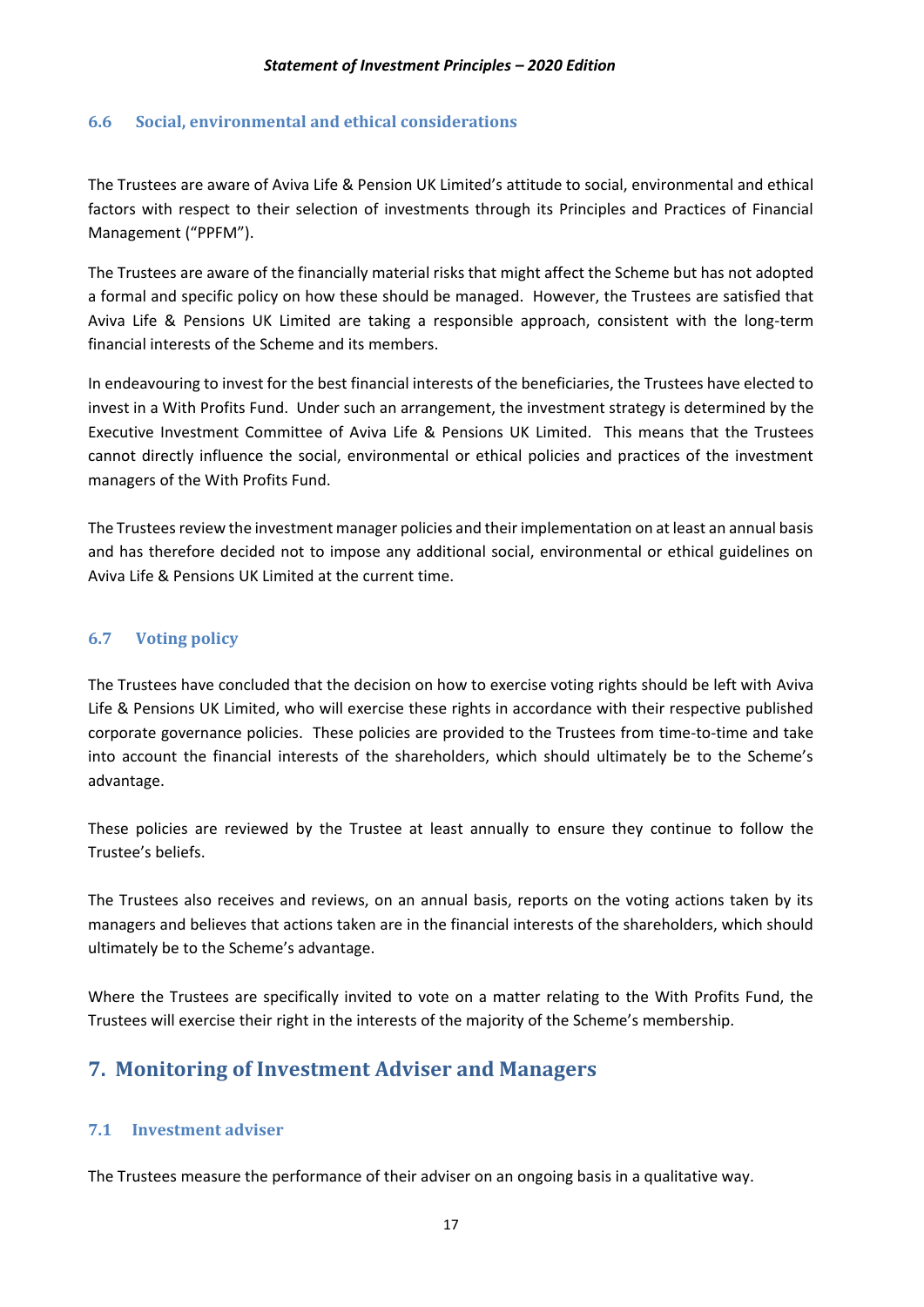## <span id="page-8-0"></span>**7.2 Investment managers**

The Trustees review the performance of the With Profits Fund having regard to the Aviva Life & Pensions UK Limited bonus system, whereby bonuses declared are designed to smooth out year to year fluctuations in investment performance. In addition, an assessment of the performance of the underlying asset classes will be considered by the Trustees.

Unsatisfactory performance may lead to the Trustees choosing to move their investments from the With Profits Fund. The agreement with Aviva Life and Pensions UK Limited is indefinite but could be terminated by the Trustees at short notice.

# <span id="page-8-1"></span>**8. Code of Best Practice**

The Trustees are aware of the recommendations from the Myners report with respect to greater transparency within their Statement. The Trustees have considered these recommendations when formulating their investment policy and included them within this Statement, to the extent that they view them to be appropriate. The Trustees intend to regularly review their compliance with the recommendations.

The six principles are detailed in Appendix A.

# <span id="page-8-2"></span>**9. Compliance with the Statutory Funding Objective ("SFO")**

The Trustees have completed their Statement of Funding Principles in accordance with the SFO and have established that the School has a strong covenant, with the intention and ability to fund for the benefits as they fall due.

The general funding policy is:

- to achieve and maintain the SFO funding level at 100%;
- to invest the assets such that the risk of deterioration of the SFO funding level is balanced against the risk of not achieving the other objectives set out in this Statement and the Statement of Funding Principles; and
- to give consideration to altering the investment strategy should the Trustees be advised in future that not doing so might involve an unacceptably high risk to the Scheme.

# <span id="page-8-3"></span>**10. Compliance**

The Scheme's Statement of Investment Principles, the annual report and accounts and other documents are available to members on request.

A copy of the Scheme's current Statement plus Appendix is also supplied to the Sponsoring Employer, the Scheme's investment managers, the Scheme Auditor and the Scheme Actuary.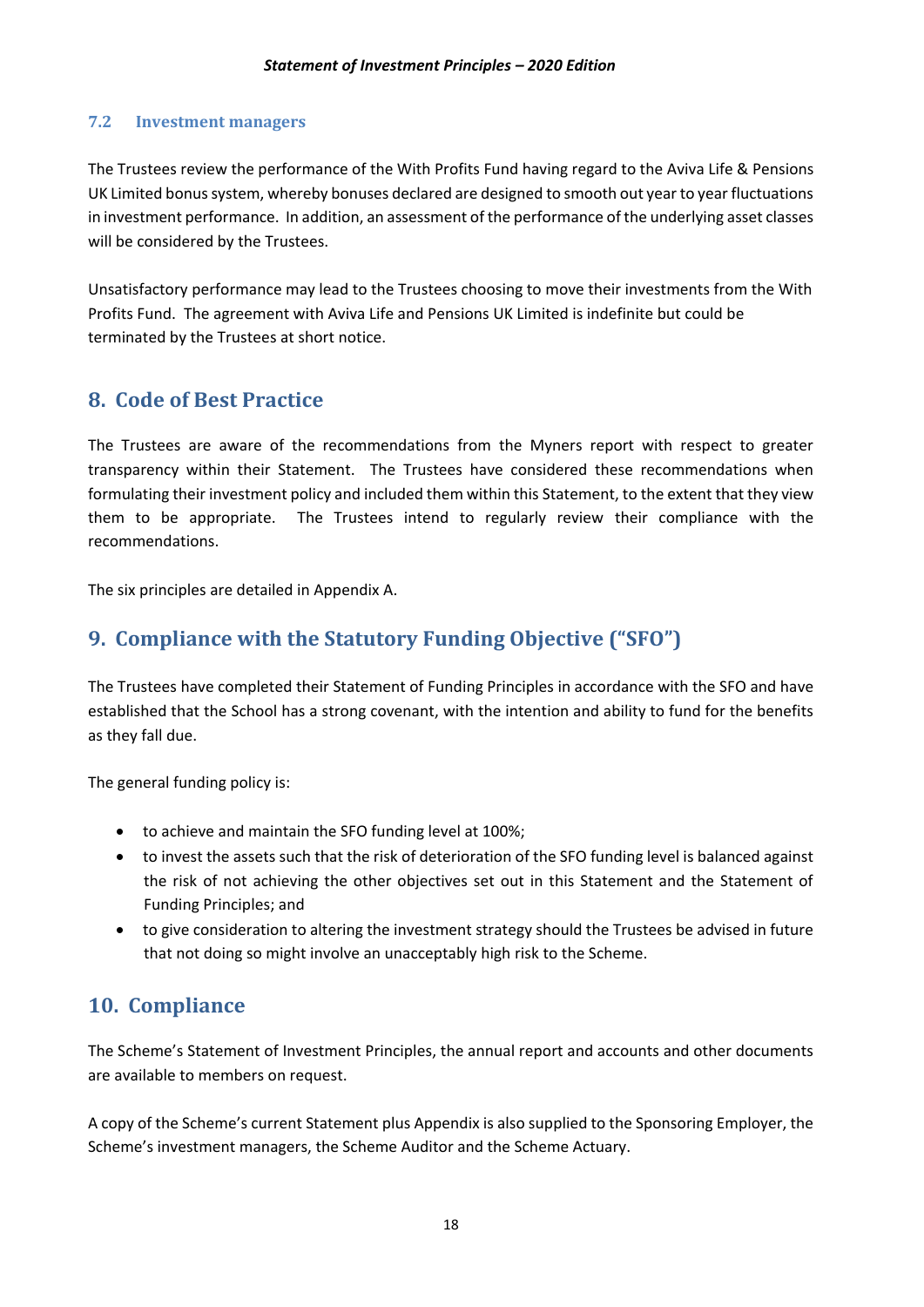This Statement of Investment Principles, taken as a whole with the Appendix, supersedes all others and was approved by the Trustees on 9<sup>th</sup> November 2020.

*The Trustees of the Westminster School Retirement Benefits Scheme*